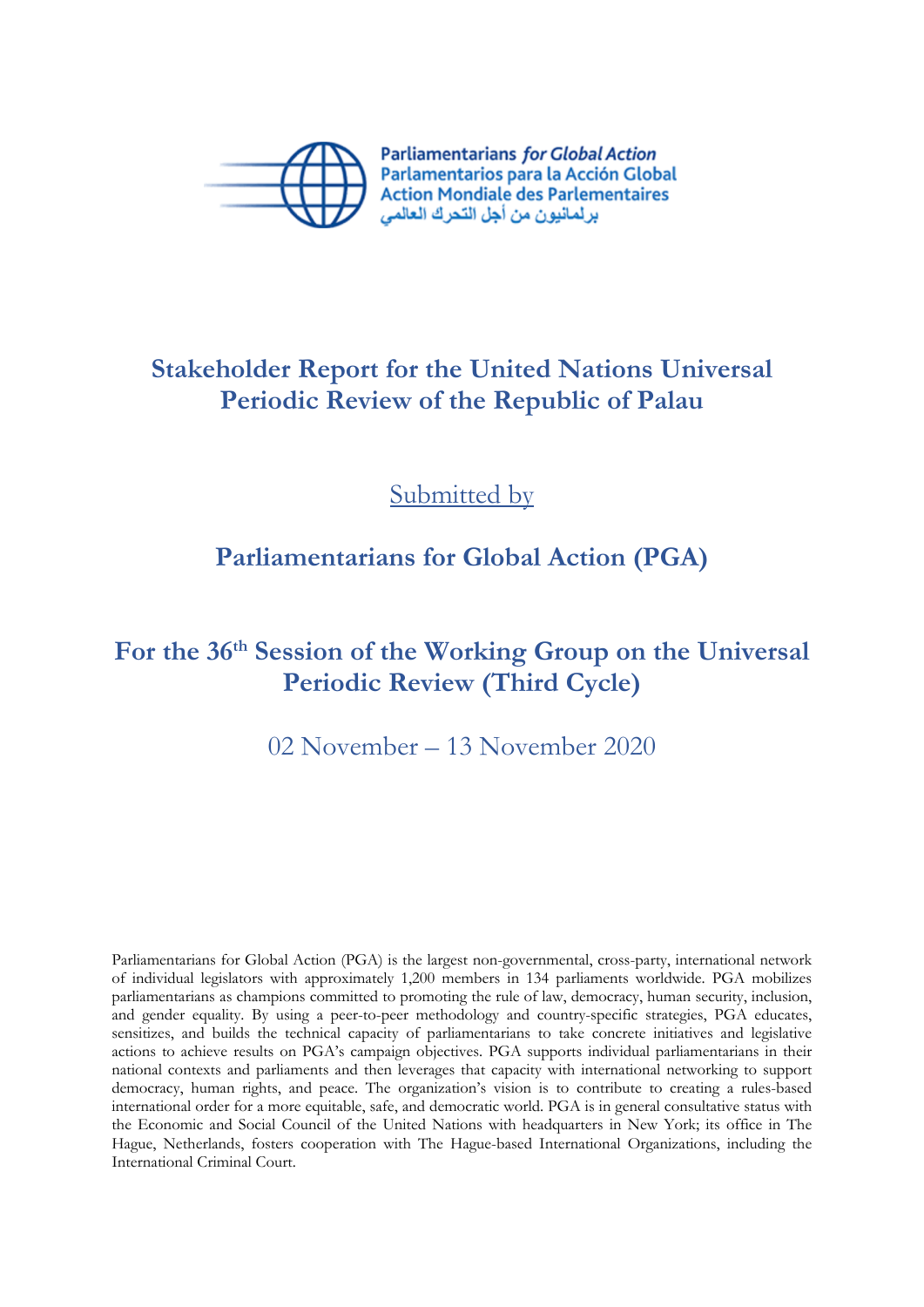#### **Introduction**

1. With this submission, Parliamentarians for Global Action (PGA) wishes to promote the ratification/ accession and implementation of the Rome Statute of the International Criminal Court (ICC) and other key instrument on international criminal justice in Palau and raise awareness of key activities it has undertaken to this effect in Palau. PGA believes that the ratification and implementation of the Rome Statute is an essential step to strengthen the rule of law, seek justice for victims, and, most importantly, end impunity for the commission of grave international crimes. To this end, PGA provides the following recommendations and actions to encourage Palau to take the appropriate measures to adopt these essential instruments.

#### **I. Legal Framework**

- 2. Palau has not signed nor acceded to the Rome Statute of the ICC;
- 3. Palau has not ratified the Agreement on the Privileges and Immunities of the International Criminal Court (APIC);
- 4. Palau signed <sup>a</sup> Bilateral Non-Surrender Agreement with the US on 3 September 2002.
- 5. Palau is <sup>a</sup> staunch military ally of the US, which may constitute an impediment to further progress on the accession to the Rome Statute; i
- 6. Palau has not signed or ratified the 1948 Convention on the Prevention and Punishment of the Crime of Genocide;
- 7. Palau has also not ratified the Convention on the Non-Applicability of Statutory Limitations to War Crimes and Crimes Against Humanity; *and*
- 8. Palau has not implemented any provision on genocide, crimes against humanity or war crimes.

#### **II. 2016 Universal Period Review**

- 9. During the 2nd Cycle, Cyprus, Estonia, Ghana and the Netherlands recommended to Palau to take all the necessary measures towards acceding to the Rome Statute and implement it. Palau 'noted' the recommendations.<sup>ii</sup>
- 10. Palau has recognized the ICC'<sup>s</sup> importance as <sup>a</sup> mechanism for peace and international justice and supported the Rome Statute's fundamental principles.<sup>iii</sup> However, PGA stresses that, although Palau commented it has sufficient legislation to address grave human rights violations during its presentation at the 2nd Cycle, $\dot{v}$  the Rome Statute and the Genocide Convention constitute two of the most important legal instruments to prevent and address the gravest human rights violations.

#### **III. PGA'<sup>s</sup> Activities**

11. In November 2016, PGA delivered <sup>a</sup> complete technical assistance package on accession to the Rome Statute, along with <sup>a</sup> draft Cabinet Memorandum, to the Permanent Representative of Palau to the UN, who promised to renew its ques<sup>t</sup> to the central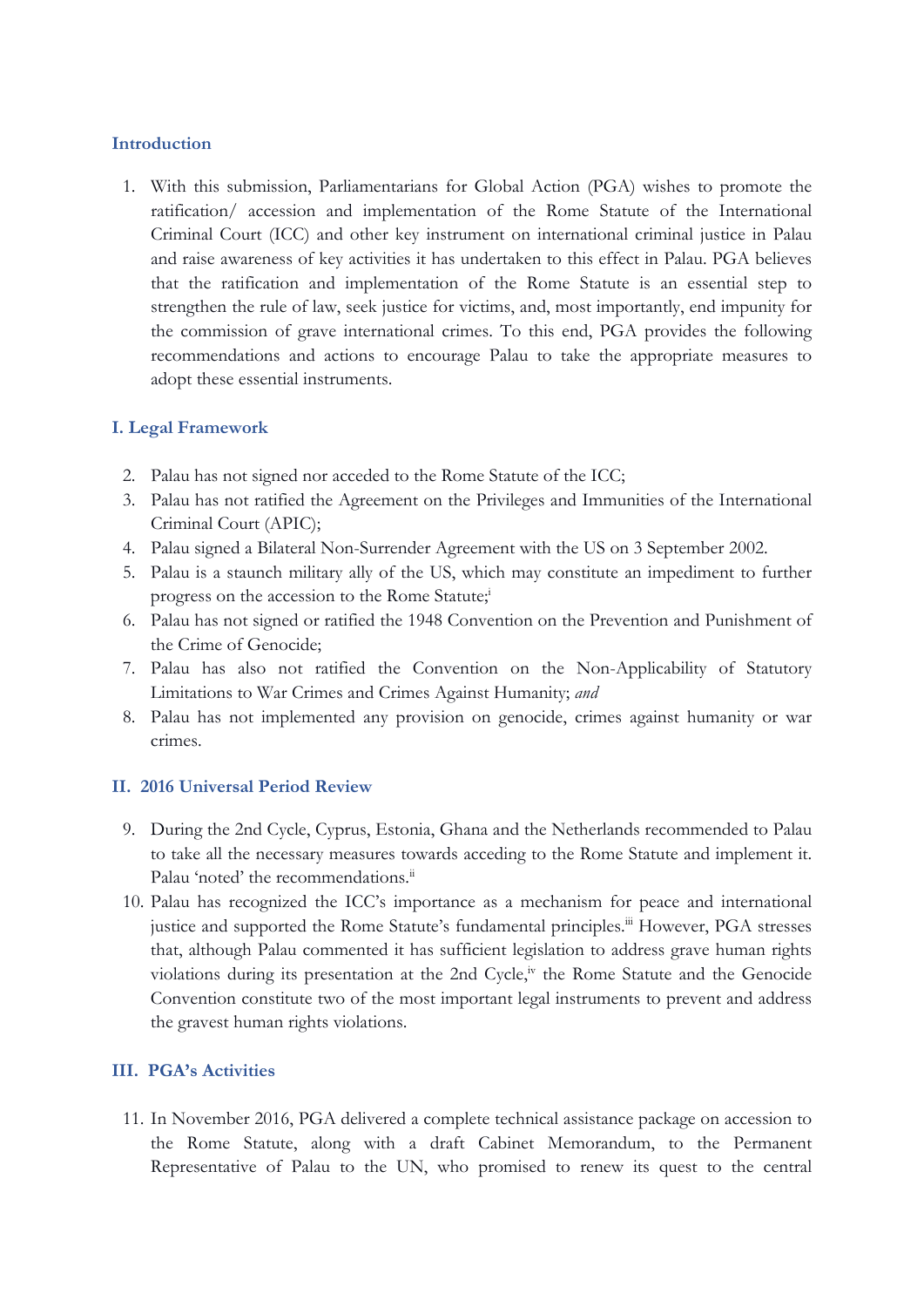Government to accede to the Rome Statute.<sup>v</sup> No progress has been reported.

### **IV. Recommendations**

- 12. Accede to and implement the Rome Statute. Such step will not only equip the domestic legislation with tools to address grave human rights violations, but it will also serve to express solidarity with victims of mass atrocity crimes. In addition, it will make <sup>a</sup> powerful foreign policy statement reaffirming Palau'<sup>s</sup> commitment to the respect of human rights and international justice;
- 13. Ratify the Convention on the Prevention and Punishment of the Crime of Genocide to demonstrate Palau'<sup>s</sup> commitment to the most fundamental principles of the United Nations and provide <sup>a</sup> basis for action by the State to prevent the crime of genocide;
- 14. Ratify the Convention on the Non-Applicability of Statutory Limitations to War Crimes and Crimes Against Humanity; *and*
- 15. Ratify the Agreement on Privileges and Immunities of the International Criminal Court;

### **Endnotes**